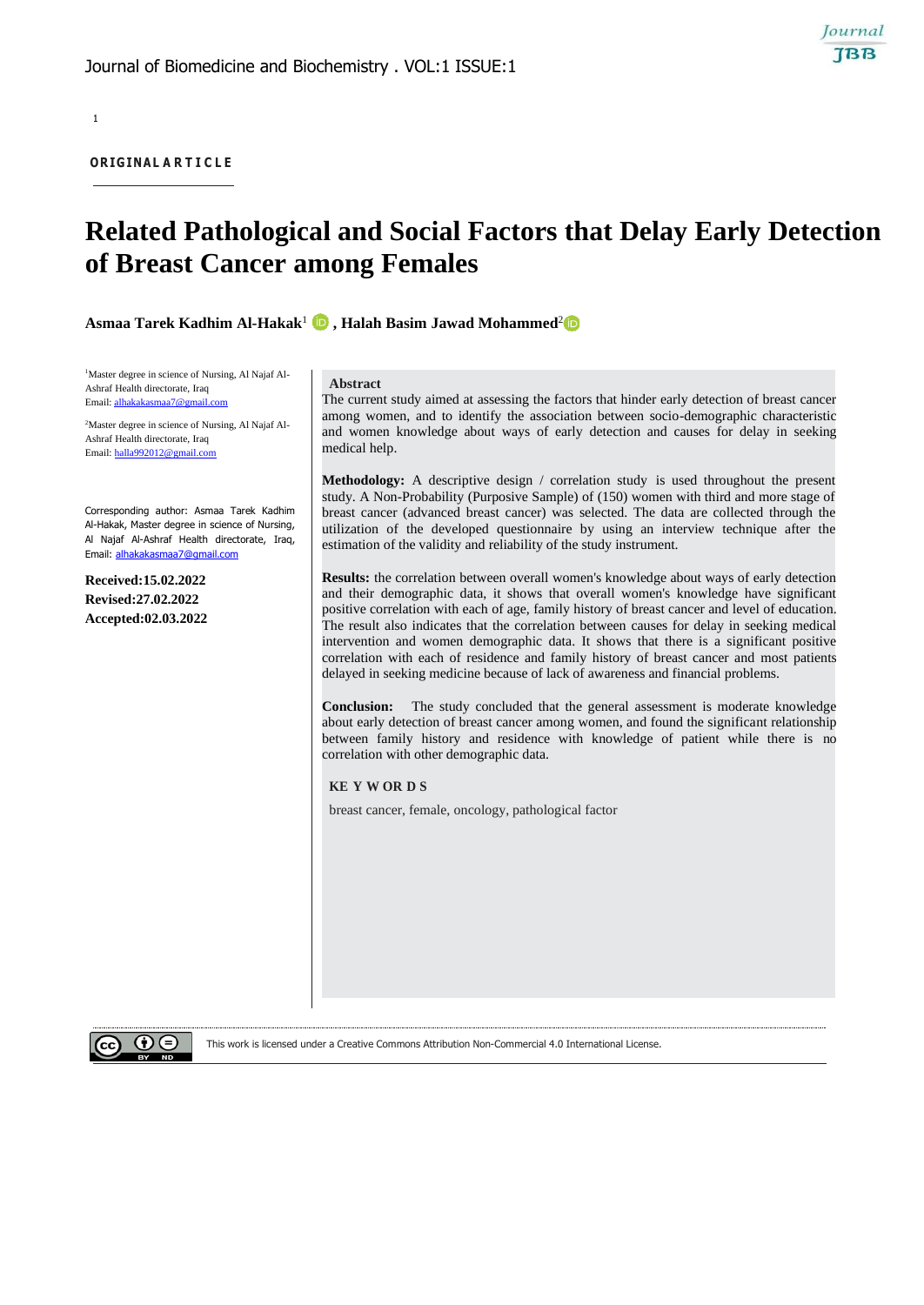### **INTRODUC TlON**

Breast cancer is the most common type of cancer seen among women in the world. It is the second leading cause of cancer death in women, world health organization and international agency for research on cancer report that, at least, 1/4 of all cancers can be prevented and 3/4 can be treated with existing knowledge, technology, and interventions based on screening in the next 20 years. While some cancers seen in under-developed countries offer poor prognosis, some cancers, seen in developed countries (prostate, breast, colorectal) have high survival rates in spite of high incidence rates. This result is related to early diagnosis and screening programs in developed countries (1- 2). Breast cancer is the greatest common cancer among females and represents a major global health problem. Almost70% of women with breast cancer are aged over 50 and only 5% are younger than 40 years old approximately 700,000 cases are reported annually worldwide (3). Women in both the developed and less developed world suffer from breast cancer. It is estimated that worldwide over 508,000 women died in 2011 due to breast cancer. Breast cancer survival rates vary greatly worldwide, ranging from 80% or over in North America, Sweden and Japan to around 60% in middle-income countries and below 40% in low-income countries (4) .The America Cancer Society estimated that, in 2012 approximately the American 226.870 women would be diagnosed with 39.510 deaths women are not only being diagnosed with breast cancer in the later stages of the disease but also a higher proportion of younger women in their thirties and forties are clinically presenting with breast cancer (5).High incidence rate of the cancer in women in the world health organization (WHO). The WHO has recommended a stepwise approach to introducing screening, beginning with the promotion of early diagnosis through public and professional education (6). Breast cancer increases the number of malignancies among the Iraqi population in general; responsible for about one third of the registered female cancers and almost one quarter of female deaths from the disease within the last two decades. There has been an obvious increase in the incidence rates of breast cancer. Delay in seeking medical advice for symptoms of breast cancer remains an important factor in late diagnosis breast cancer remains an important factor in late diagnosis impact on the individual, society, as well as the impact on the individual, society (7).The objectives of the current study is to assess the factors that hinder early detection of breast cancer among women, and to identify the association between socio-demographic characteristic and women knowledge about ways of early detection and causes for delay in seeking medical help.

### **MATERIALS & METHODS**

A descriptive design / correlation study was conducted with analytic utility in order to achieve the stated objectives. An assessment tool is adopted and developed by the researcher to assess factors that hinder early detection of breast cancer among

women. The questionnaire divided into three main parts (part one contained demographic information, part two included questions related to women s knowledge about ways of early detection Breast Self-Examination, and part three included questions that determine causes for not doing mammogram and clinical breast. Data of studied sample was entered and analyzed using the statistical package for social sciences (SPSS) version 25. Descriptive statistics presented as mean, standard deviation, frequencies and percentages, Inferential Data Analysis presented as Chi-Square test for testing the independency distribution of the observed frequencies, and for measuring the association between the studies variables according to its type.

#### **RESULTS**

| <b>Items</b>                           | Sub-groups                             | Study group   |            |  |
|----------------------------------------|----------------------------------------|---------------|------------|--|
|                                        |                                        |               |            |  |
|                                        |                                        | $Total = 150$ |            |  |
|                                        |                                        | Frequency     | Percentage |  |
| <b>Residency</b>                       | Rural                                  | 79            | 52.7       |  |
|                                        | Urban                                  | 71            | 47.3       |  |
|                                        | Total                                  | 150           | 100%       |  |
| Smoking                                | Yes                                    | 54            | 36.0       |  |
|                                        | N <sub>o</sub>                         | 96            | 64.0       |  |
| <b>Family History of Breast Cancer</b> | Yes                                    | 52            | 34.7       |  |
|                                        | N <sub>o</sub>                         | 98            | 65.3       |  |
| <b>Levels of Education</b>             | Illiterate                             | 53            | 35.5       |  |
|                                        | Primary                                | 19            | 12.8       |  |
|                                        | Secondary                              | 32            | 21.5       |  |
|                                        | College                                | 23            | 15.4       |  |
|                                        | Postgraduate                           | 23            | 14.8       |  |
| .<br>                                  | and the contract of the con-<br>$\sim$ |               | $\sim$     |  |

**Table (1) Statistical distribution of study sample (women) by their sociodemographic data.**

Table (1) shows statistical distribution of study sample (women) by their socio-demographic data, it explains that the highest percentage of the women's subgroup are live in rural residents (52.7%), those who do not smoke (64%), those with no family history of breast cancer (65.3%), those are illiterate (35.5%).

Table (2) it shows that there is an increased percentage of incorrect answers for the second, third and fourth recording: 59.3%. 54% and 78 % respectively. The second question is about (The best time to perform (BSE) during the first week from the end of period), the third question is about (The breast is palpated by tips of three middle fingers), while the fourth question indicates (Woman who have oral contraceptive pills should examine her breasts in the same day of taking pills). Total score between (1-1.66) as poor knowledge; moderate is between (1.67-2.3); while good knowledge is above (2.33).

Table (2) shows assessment (mean and ratio of scores) of women's knowledge about ways of early detection. It shows that the assessment of women is (good) for the first and second questions, while it is considered (moderate) for the questions: third, fifth and seventh. Questions, and finally the assessment is (weak) for the second and fourth questions. The second question is about (The best time to perform (BSE) during the first week from the end of period), the third question is about (The breast is palpated by the tips of three middle fingers), the fourth question indicates (Woman who have oral contraceptive pills should examine her breasts. In the same day of taking pills), while the last question is about (Breast calcifications can be seen effectively by mammography). This assessment is based on the statistical scoring system that indicated total score between (1-1.66) as poor knowledge; moderate is between (1.67-2.3); while good knowledge is above (2.33).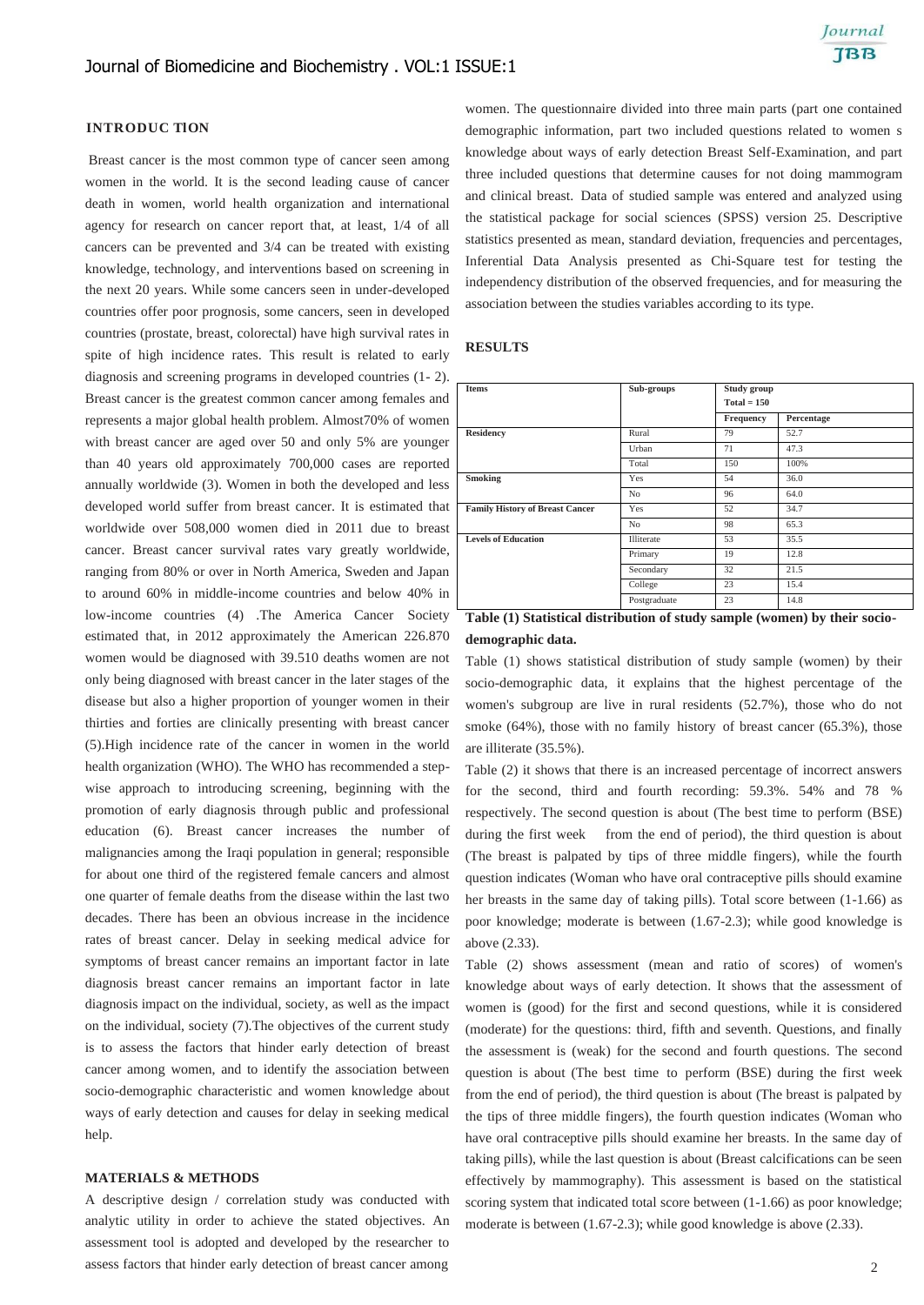# Journal of Biomedicine and Biochemistry . VOL:1 ISSUE:1

| <b>Items</b>                                           |                  | Frequency<br>$Total = 150$ | Percentage | <b>MS</b> | RS(%) | Assess.  |
|--------------------------------------------------------|------------------|----------------------------|------------|-----------|-------|----------|
| Breast self -examination (BSE) is a screening tool for | <b>Incorrect</b> | 46                         | 30.7       | 2.36      | 39.29 | Good     |
| breast cancer done by a woman routinely Once monthly   | I don't know     | 3                          | 2.0        |           |       |          |
|                                                        | Correct          | 101                        | 67.3       |           |       |          |
| The best time to perform (BSE) During the first week   | <b>Incorrect</b> | 89                         | 59.3       | 1.65      | 27.48 | Poor     |
| from the end of period                                 | I don't know     | 25                         | 16.7       |           |       |          |
|                                                        | <b>Correct</b>   | 36                         | 24.0       |           |       |          |
| The breast is palpated by palm of three middle fingers | <b>Incorrect</b> | 81                         | 54.0       | 1.78      | 29.69 | Moderate |
|                                                        | I don't know     | 22                         | 14.7       |           |       |          |
|                                                        | Correct          | 47                         | 31.3       |           |       |          |
| Woman who have oral contraceptive pills should         | <b>Incorrect</b> | 117                        | 78.0       | 1.28      | 21.30 | Poor     |
| examine her breasts in the same day of taking pills    | I don't know     | 27                         | 18.0       |           |       |          |
|                                                        | Correct          | 6                          | 4.0        |           |       |          |
| Clinical breast examination is recommended among       | <b>Incorrect</b> | 75                         | 50.0       | 2.02      | 33.66 | Moderate |
| Women under age of 30 years every 3 years              | I don't know     | $\theta$                   | 0.0        |           |       |          |
|                                                        | Correct          | 75                         | 50.0       |           |       |          |
| Magnetic resonance image (M R I) is most often used to | <b>Incorrect</b> | 13                         | 8.7        | .83       | 47.24 | Good     |
| help with early detection of cancer                    | I don't know     | $\overline{2}$             | 1.3        |           |       |          |
|                                                        | Correct          | 135                        | 90.0       |           |       |          |
| Breast calcifications can be seen effectively by       | <b>Incorrect</b> | 53                         | 35.3       | 1.93      | 32.12 | Moderate |
| mammography                                            | I don't know     | 60                         | 40.0       |           |       |          |
|                                                        | Correct          | 37                         | 24.7       |           |       |          |

**MS – mean of scores; RS - ratio of scores**

**Table (2): Assessment of women's knowledge about ways of early detection.**

|                                | <b>Items</b>                                        | Frequency<br>$Total = 150$ | Percentage |
|--------------------------------|-----------------------------------------------------|----------------------------|------------|
| <b>Causes for not doing</b>    | Painful sensation                                   | 3                          | 2.0        |
| Mammogram                      | Very expensive procedure                            | 3                          | 2.0        |
|                                | There's no need for this procedure                  | 12                         | 8.0        |
|                                | Embarrassment                                       | 16                         | 10.7       |
|                                | Fear from being diagnosed breast cancer             | 116                        | 77.3       |
| Causes for not having clinical | Embarrassment                                       | 15                         | 10.0       |
| breast examination             | Disapproval from husbands                           | 17                         | 11.3       |
|                                | Fear from being diagnosed by breast cancer          | 81                         | 54.0       |
|                                | Young age                                           |                            | 2.7        |
|                                | Mistrust in doctors and nurses                      | 10                         | 6.7        |
|                                | Lack of awareness about this examination            | 11                         | 7.3        |
|                                | Not able access to center contently a mammogram     | 12                         | 8.0        |
| Causes for delay in seeking    | Lack awareness                                      | 20                         | 13.3       |
| medical intervention           | Denial (thinking it was simple mass and it will go) |                            | 0.7        |
|                                | Financial problems                                  | 78                         | 52.0       |
|                                | Fear of cancer                                      | 9                          | 6.0        |
|                                | Psychological distress                              | $\gamma$                   | 1.3        |
|                                | Embarrassment                                       | $\sim$                     | 1.3        |
|                                | No pain                                             | 11                         | 7.3        |
|                                | Self-neglecting (because of young age)              | 18                         | 12.0       |
|                                | Fear of divorce                                     | n,                         | 4.7        |
|                                | Lack of time                                        | $\sim$                     | 1.4        |

# **Table (3): Assessment of causes for delay seeking medical help.**

Table (3) This table it , it shows that about (77.3%) and (54%) of the women have fear from being diagnosed breast cancer which prevent them from doing mammogram clinical breast examination respectively, while financial problems made about (52%) causes for delay in seeking medical intervention .

| <b>Demographic Data</b>            | Correlation<br>Coefficient | <b>Significance</b><br>P value | <b>Significance</b>            |
|------------------------------------|----------------------------|--------------------------------|--------------------------------|
| <b>Residence</b>                   | 0.22                       | 0.16                           | N <sub>0</sub><br>Significance |
| Smoking                            | 0.274                      | 0.18                           | N <sub>0</sub><br>Significance |
| Family history of breast<br>cancer | 0.68                       | 0.04                           | <b>Significance</b>            |
| <b>Level of Education</b>          | 0.75                       | 0.001                          | High<br><b>Significance</b>    |

**Table (4): Association between overall women's knowledge about ways of early detection and their demographic data.**

Table (4) explains the correlation between overall women's knowledge about ways of early detection and their demographic data, it shows that overall women's knowledge have significant positive correlation  $(p<0.05)$  with each of, family history of breast cancer and level of education.

| <b>Demographic Data</b>   | Correlation | Significance | <b>Significance</b>    |
|---------------------------|-------------|--------------|------------------------|
|                           |             |              |                        |
|                           | Coefficient | P value      |                        |
|                           |             |              |                        |
| <b>Residence</b>          | 0.65        | 0.05         | <b>Significance</b>    |
|                           |             |              |                        |
|                           |             |              |                        |
|                           |             |              |                        |
| Smoking                   | 0.24        | 0.16         | N <sub>0</sub>         |
|                           |             |              |                        |
|                           |             |              | Significance           |
|                           |             |              |                        |
| Family history of breast  | 0.55        | 0.04         | Significance           |
|                           |             |              |                        |
| cancer                    |             |              |                        |
|                           |             |              |                        |
| <b>Level of Education</b> | 0.28        | 0.65         | <b>No Significance</b> |
|                           |             |              |                        |
|                           |             |              |                        |

**Table (5): Correlation between causes for causes for not doing mammogram and women demographic data.**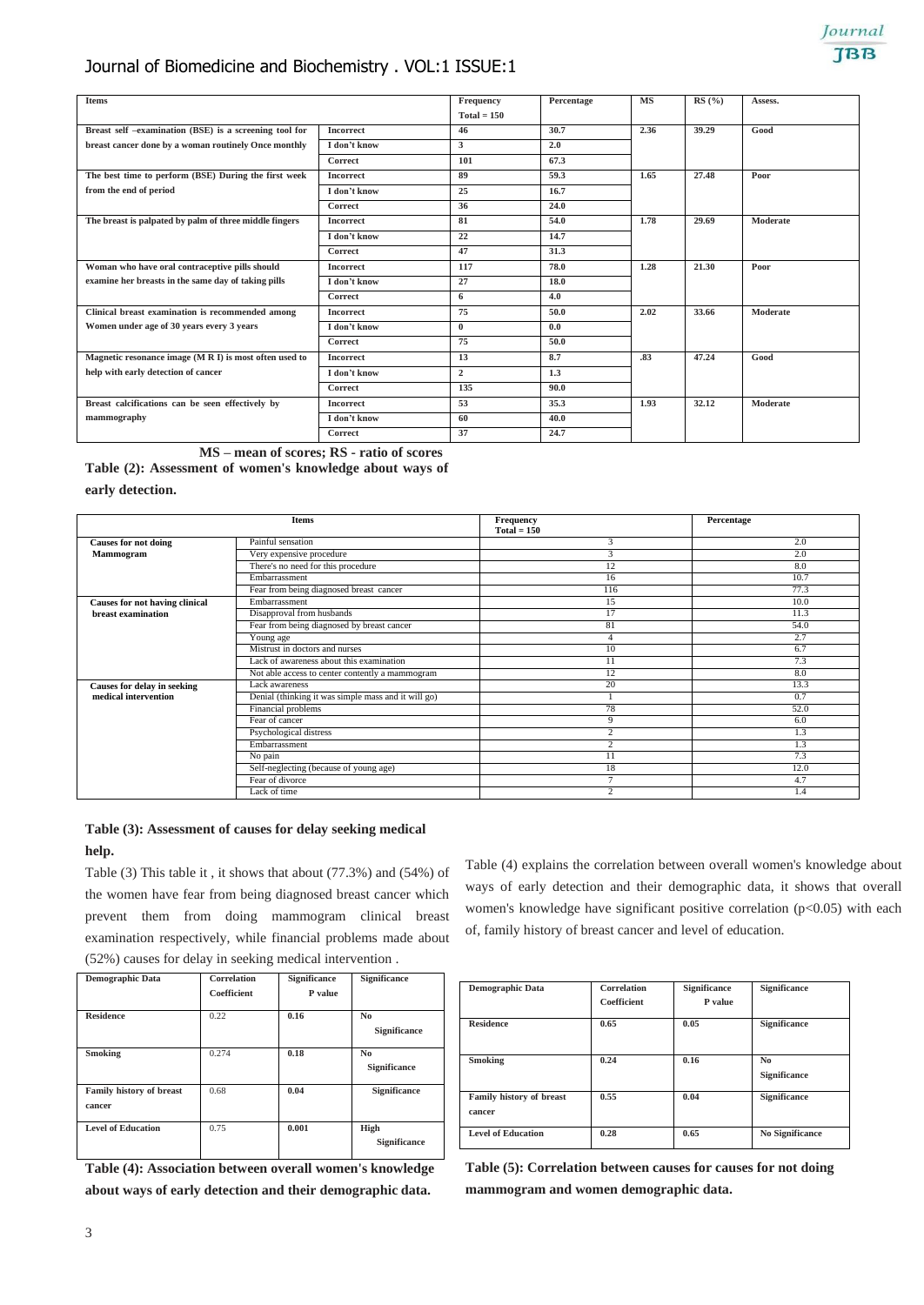Table (4.5) explains the correlation between causes for not doing mammogram and women demographic data, it shows that there is a significant positive correlation  $(p<0.05)$  with each of residence and family history of breast cancer.

| <b>Demographic Data</b>         | Correlation<br>Coefficient | Significance<br>P value |
|---------------------------------|----------------------------|-------------------------|
| <b>Residence</b>                | 0.62                       | 0.05                    |
| Smoking                         | 0.24                       | 0.14                    |
| Family history of breast cancer | 0.59                       | 0.03                    |
| <b>Level of Education</b>       | 0.22                       | 0.64                    |

# **Table (6): Correlation between causes for delay in seeking medical intervention and women demographic data.**

Table (6) explains the correlation between causes for delay in seeking medical intervention and women demographic data, it shows that there is a significant positive correlation  $(p<0.05)$ with each of residence and family history of breast cancer.

### **DISCUSSION**

Table (1) shows that the residency area more than half of our sample (52.7%) living rural area .in similar way Das et al ., (8) in Eastern Ethiopia who found that study participants resident in rural more than urban. Concerning educational level, about one third of woman 35.6%was unread and write. this higher percentage of women with such level of education may be lead them disoriented toward phenomena of breast cancer. this result agree with Moodley et al. (9) study revealed that majority of the population had no read and write education. Concerning the family history of breast cancer, history of smoking, using contraceptive pills the present result indicated that more than two third of sample (65.3%), (64%), (70.5%) were with no family history of breast cancer, smoking, using contraceptive pills respectively. This result agrees with Nemenqani (10); Odongo et al. (11) who found the majority of sample with negative family history of breast cancer. Regarding women's answers about questions (Breast self –examination (BSE) is a screening tool for breast cancer done by a woman routinely. Once monthly, Clinical breast examination is recommended among Women under age of 30 years every 3 years, Magnetic resonance image (M R I) is most often used to help with early detection of cancer**.** In table (2), all of answers were good. Women's knowledge concerning such question was accepted. May be that those women were more familiar with such question after their diagnosis breast cancer. Like our results by Namenqani et al. (10); Sarwar and Saqib (12)**.** who stated the majority (89.2%) of the participants knew that BSE is recommended to be done monthly and 84% of the them know that axilla should be examined when doing BSE however less than half of the study sample (46.8%) was aware about the correct time of BSE have abreast self –examination once a month and the best times are from day five today . On other hand women's responding regarding to question (The best time to perform (BSE) During the first week from the end of period, The breast is palpated by palm of three middle fingers. Woman

who have oral contraceptive pills should examine her breasts In the same day of taking pills, breast calcifications can be seen effectively by mammography). Were fail, the interpretation of such result is absence of health education and information about such issue in our society. Such result is supported by Ogunkorode et al. (13); Chowdhury et al who observed previous preparations of oral contraceptives used in the 1970 s and 80s used greater doses of synthetic estrogens than today's contraceptives. When studies came out decades ago linking synthetic estrogens with breast cancer (3- ).In relation to the causes for delay seeking medical help, the study results indicated that most common causes is fear from being diagnosed with breast cancer which prevent women from doing mammogram and clinical breast examination. Also, the financial problems were an important cause for delay seeking medical intervention. These results can be interpreted by many women get scared when they notice any anatomical and/or physiological changes to the breast and therefore delay their visit to the health service. Such as Raimunda Magalhães Silva et al. (2018) who have written about selfperception of a breast change is possibly the first time a woman becomes aware that the body can suffer and that life is threatened. In this sense, denying the disease is another mechanism that influences the adherence to discovery and treatment. The results showed that overall women's knowledge have significant positive correlation  $(p<0.05)$  with each of family history of breast cancer and level of education. Our interpretation to such result women's with such characteristic family history and level of education have more experience with issue of early detection. This result agrees with Gioia ; Ismail et al., (7) who found correlation significant positive was between family history of breast cancer and knowledge about breast self-examination and mammogram. Its agrees with Oladimeji et al., Al-alwan et al., (14-16). They recorded a correlation with study woman s' practice of BSE. Educational level, association with study participants' practice of CBE. Educational level showed that overall women knowledge has significant positive correlation with age and level of education. The interpretation of such result is women in rural residence area was more embarrassment than urban. In regarding to variable of family history, women with family had more experiences regarding breast cancer. The results showed that there is a significant positive correlation  $(p<0.05)$  with each occupational status. This result reflects the role of occupation in promotion of women awareness regarding the importance of clinical breast examination that mean the occupation could be reducing the feeling of embarrassments. Factors of embarrassment disapproval from husbands, fear from being diagnosed by breast cancer factors lead women not having clinical breast examination. This result agrees with Maghous et al. (6) who found a positive relationship between the occupational status and not having clinical breast examination and women demographic data. The limitation of the current study is that small number of subjects has been included in addition to the subjective method in data collection.

### **CONCLUSION**

The study concluded that the general assessment is moderate knowledge about early detection of breast cancer among women and found the significant relationship between family history and residence with knowledge of patient while there is no correlation with other demographic data.